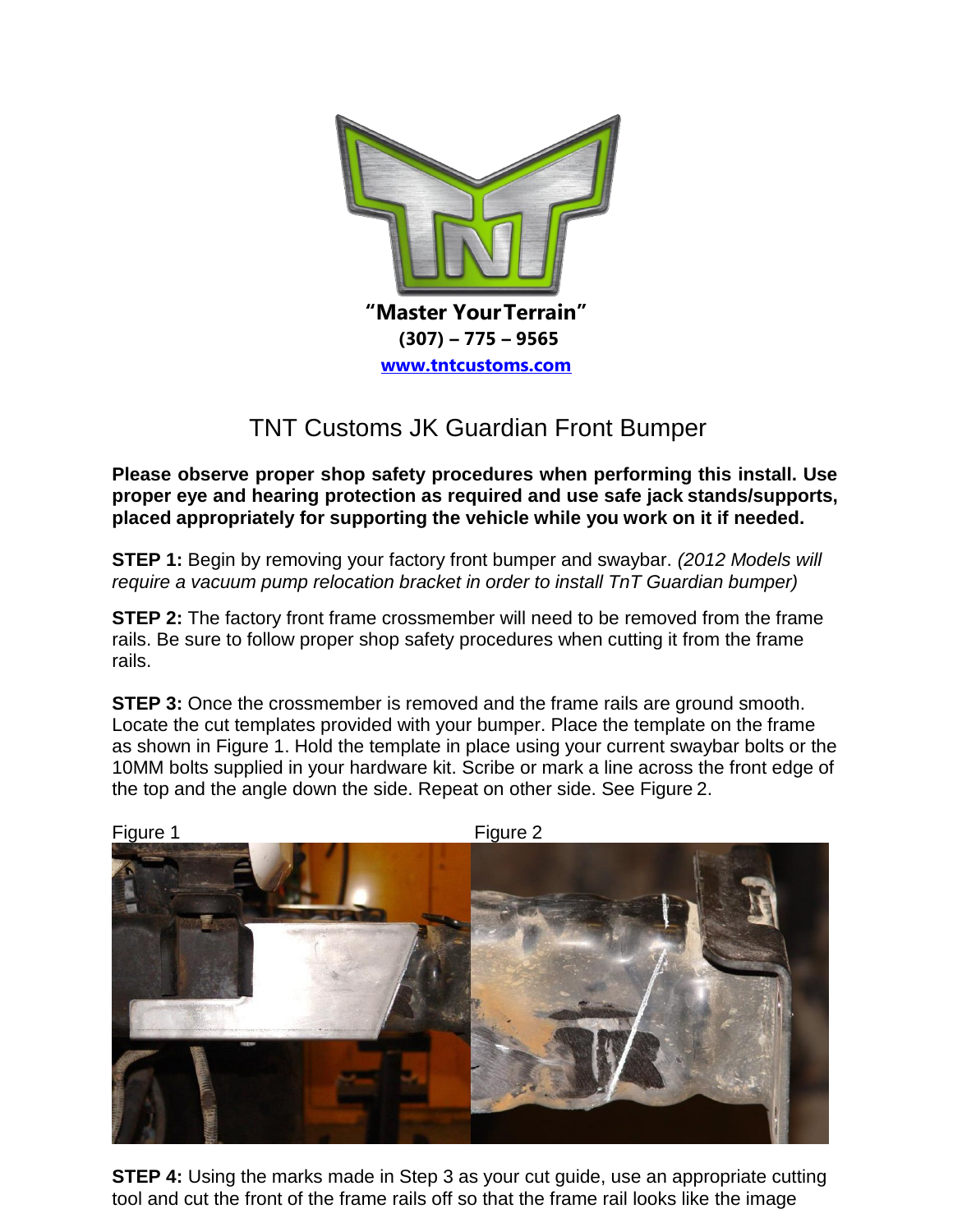shown in Figure 3. Use a grinder and clean the ends of the frame rails to remove any burrs or sharp edges.



**STEP 5:** Locate your new TnT Guardian Front Bumper and carefully slide it over the end of the frame rails to insure proper fitment. Slide the bumper all the way onto the frame rails and install the two swaybar bolts that are located on the bottom of each of frame rail and tighten. Using the bumper as your guide, mark the center of the three mounting holes located on each side of the bumper. Once holes have been marked, remove bumper.



**STEP 6:** With the bumper removed, drill all six mounting holes through the frame rails using a ½" drill bit.

## **Winch Installation**

*Your winch's solenoid will need to be mounted independently of the winch; a solenoid mount has been included with your bumper that may be used. Verify during winch installation whether or not factory solenoid leads can be reused, if not, verify that all* 

Figure 4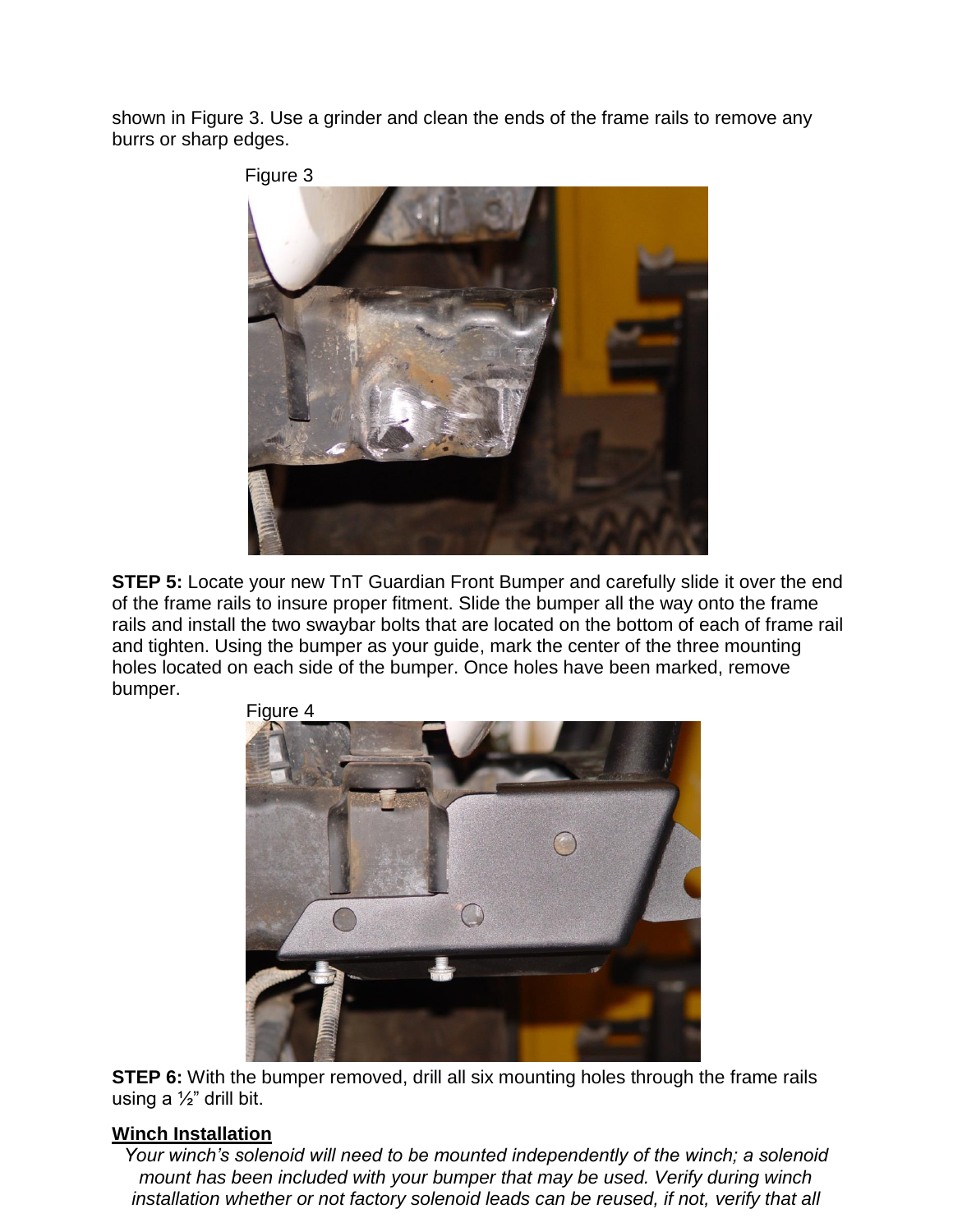*terminals can be reached with winch installed in case longer solenoid leads are needed. If terminals cannot be accessed after install, longer leads should be made and installed before final installation of winch and bumper.*

**STEP 7:** The winch needs to be installed prior to final installation of the bumper. Remove solenoid if mounted to the winch and install winch into bumper using the directions and hardware supplied with the winch. (*Note: TnT recommends installing your fairlead before installing the winch as the bolts for the fairlead are easier to reach without the winch in place. The supplied 7/16" bolts may be used for the fairlead*)

**STEP 8:** *(Note: The winch/bumper combination can be extremely heavy. TnT*  recommends having additional help when completing this step!) Once winch installation is complete, reinstall bumper and winch onto your JK. Verify that your winch's "clutch" can be properly engaged/disengaged. Some winches may require slight trimming of the grill for proper clutch lever clearance. (Do not install mounting bolts at this time as bumper may need to be moved out for final wiring to be completed.)



Figure 5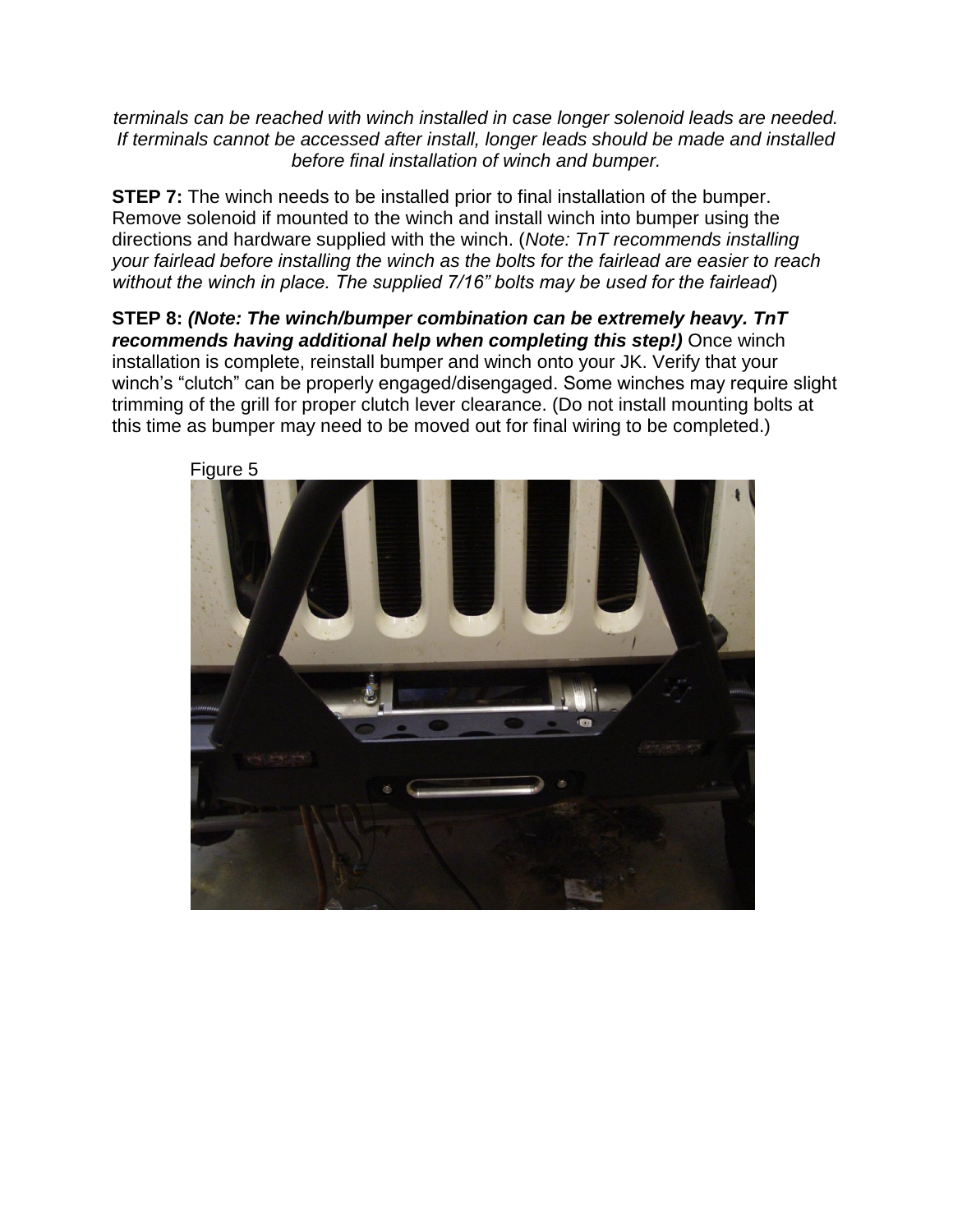**STEP 8:** Locate the solenoid mount provided with your bumper and install it as shown in Figure 6 using the 3/8" Buttonhead bolts, washers and nuts provided in your hardware kit. Mount your solenoid to the bracket using the hardware provided with your solenoid.



**STEP 9: Finish wiring winch and solenoid.** 

**STEP 10:** Attach bumper to the frame using the  $\frac{1}{2}$ " bolts, washers and nuts provided in your hardware kit.

**STEP 11:** Locate the <sup>3</sup>/<sub>4</sub><sup>"</sup> thick spacers provided with your bumper. Using the 10mm x 1.5" bolts provided in your hardware kit remount your factory swaybar with the spacers mounted between the swaybar and the bumper then reconnect swaybar. Tighten all mounting bolts.

## **Optional Light Kit**

*(Note: When wiring LED's, the factory fog light circuit and wiring can be used on models that came equipped with fog lights. New wiring and switch will need to be installed on all other models. LED's draw very little amperage so a relay is not required.*

**Step 1:** Locate the LED's ordered with the bumper. In the included hardware there are 4 - #8 U-nuts, with threads facing down, slide two over the tab that comes pre-mounted to the light.

**Step 2:** Mount lights to the bumper using the existing holes above the rectangle cutouts and the provided #8 x ½" screws. Aim the lights accordingly and tighten the screws located on the sides of the brackets.